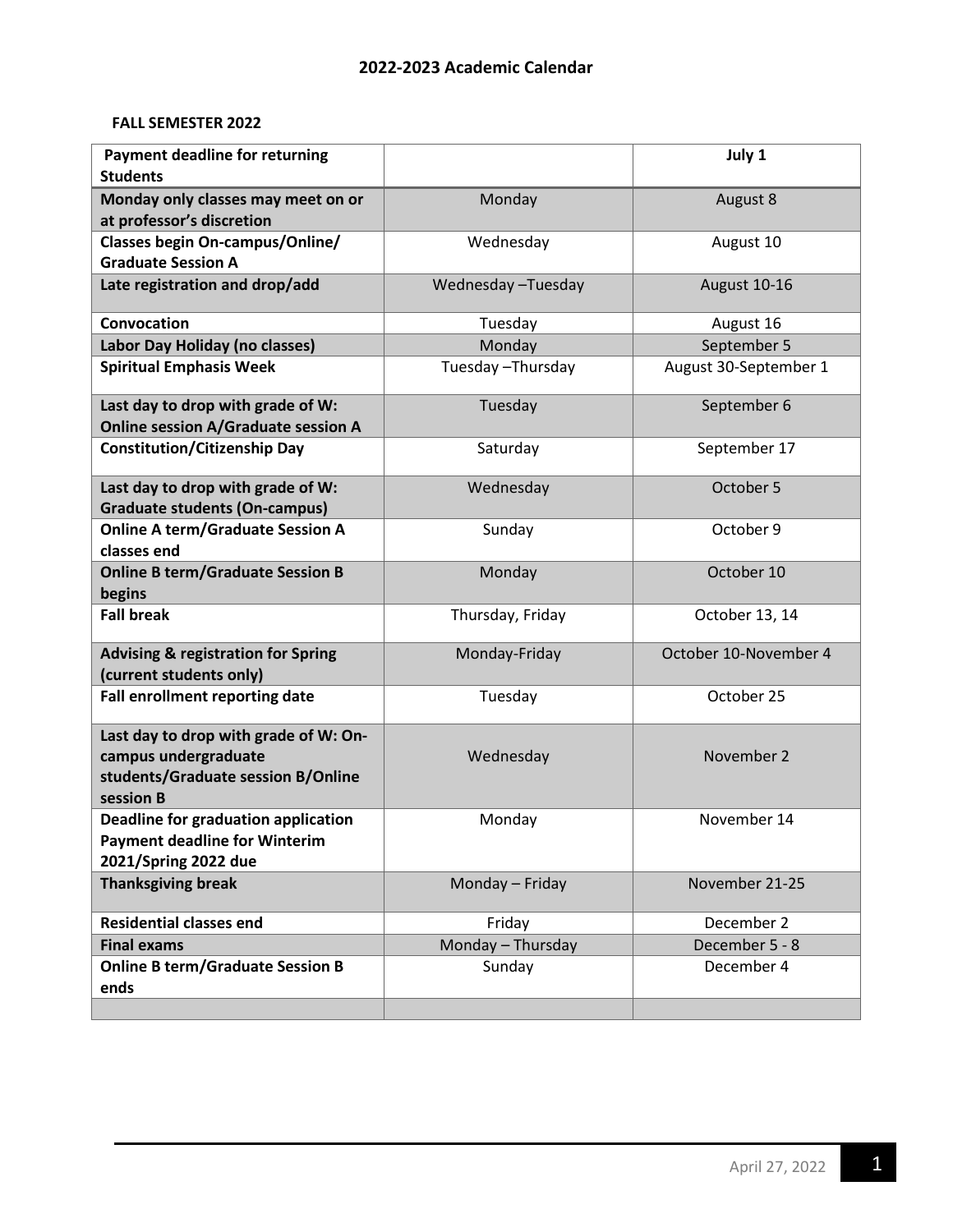## **2022-2023 Academic Calendar**

## **WINTERIM 2022**

| <b>Classes begin</b>             | Wednesday | December 7  |
|----------------------------------|-----------|-------------|
| Drop/add ends                    | Wednesday | December 7  |
| Last day to drop with grade of W | Wednesday | December 12 |
| Last day of class/Final exams    | Wednesday | December 28 |

#### **SPRING SEMESTER 2023**

| New student advising and                  | <b>Monday</b>     | January 9         |
|-------------------------------------------|-------------------|-------------------|
| registration                              |                   |                   |
| <b>Classes begin On-campus/</b>           | Wednesday         | January 11        |
| <b>Online/Graduate session A</b>          |                   |                   |
| <b>Martin Luther King, Jr Holiday</b>     | Monday            | January 16        |
| Late registration and drop/add            | Wednesday-Tuesday | January 11-17     |
| Last day to drop with grade of W:         |                   |                   |
| <b>Online session A/Graduate session</b>  | Tuesday           | February 7        |
| A                                         |                   |                   |
| <b>Spring Break (no classes)</b>          | Thursday-Friday   | February 16-17    |
| Last day to drop with grade of W:         |                   |                   |
| <b>Graduate Students (On-campus)</b>      | Thursday          | March 9           |
| <b>Online A term/Graduate Session A</b>   | Sunday            | March 12          |
| ends                                      |                   |                   |
| <b>Online B term/Graduate Session B</b>   | Monday            | March 13          |
| begins<br>Advising and registration for   |                   |                   |
| summer/fall begins                        | Monday-Friday     | March 13-April 14 |
| Spring enrollment reporting date          | Friday            | March 31          |
| Last day to drop with grade of W:         |                   |                   |
| On-campus undergraduate                   | Wednesday         | April 5           |
| students                                  |                   |                   |
| Last day to drop with grade of W:         | Wednesday         | April 5           |
| <b>Graduate &amp; Online session B</b>    |                   |                   |
| <b>Easter Week (no classes except for</b> | Thursday - Friday | April 6-14        |
| Thursday only classes))                   |                   |                   |
| Good Friday - staff holiday               | Friday            | April 7           |
| <b>Honors Chapel</b>                      | Tuesday           | April 25          |
| Payment for Summer 2022 due               | Monday            | May 1             |
| <b>Residential classes end</b>            | Tuesday           | May 2             |
| Dead day                                  | Wednesday         | May 3             |
| <b>Online B term/Graduate Session B</b>   | Sunday            | May 7             |
| ends                                      |                   |                   |
| <b>Final exams</b>                        | Thursday, Friday  | May 4,5           |
|                                           | Monday, Tuesday   | May 8,9           |
| <b>Graduation</b>                         | Saturday          | <b>May 13</b>     |
| IE Day - Closing the Loop                 | Thursday          | May 25            |